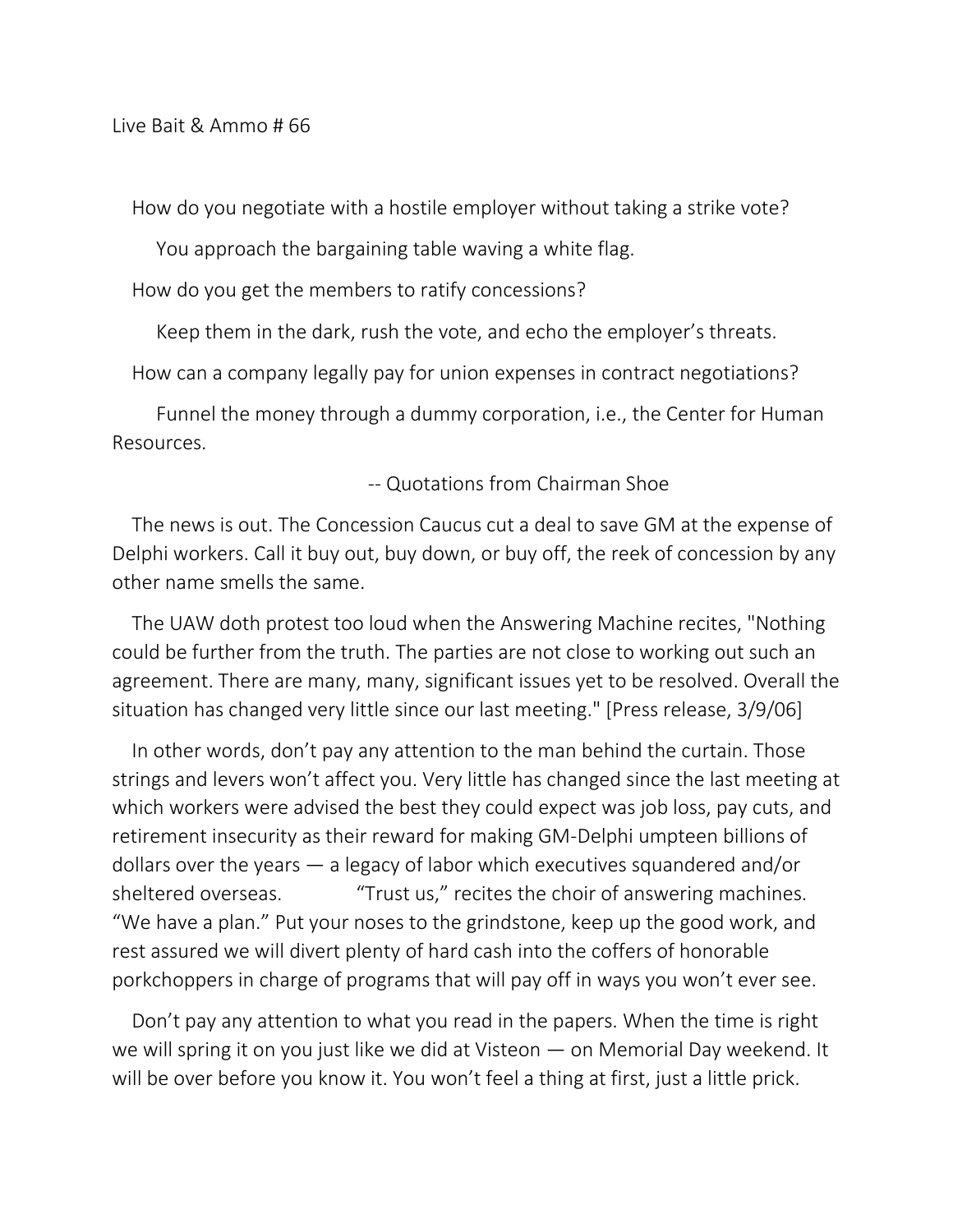"Overall the situation has changed very little" since 2007 negotiations began in 2005 when Visteon tore up the National Agreement and Gettelfinger promised he would not reopen the GM contract.

But the big questions still hang overhead like guillotines.

What happened to the Delphi pension fund since Delphi has so few retirees?

What happened to the GM VEBA, the trust fund for retiree health care?

What happened to the COLA diversion for retiree benefits conceded in 2003?

GM used the money for capital investments at Saab, Fiat, Volvo, Suzuki, Isuzu, Hyundai, and Direct TV. Same story at Delphi.

In 2001 Delphi contributed zero dollars (\$0) to the pension plan and announced a pension shortfall of \$2.36 billion. In 2002, '03, '04, and '05 Delphi underfunded the pension. UAW appointed pension administrators looked the other way as the pension fund evaporated and Delphi purchased assets overseas — assets roughly equal to the amount the pension is underfunded. In recent bankruptcy filings Delphi valued investments in foreign subsidiaries at \$2.9 billion. The pension is currently underfunded \$2.6 billion.

Delphi's pension was fully funded at the time of the spin off. In May 2000 Delphi reported contributions of \$2.35 billion to the pension fund. One year later the pension was underfunded \$2.36 billion. Where did all the money go? We want to know the results of SEC and FBI investigations before we ratify a contract with the company located off Crooks Rd exit in Troy, Michigan.

We deserve truth and accountability not concessions, delays, prevarication, and excuses. We have heard management's demands. What about our demands?

We should demand GM-Delphi sell the foreign acquisitions purchased with our hard earned dollars and fully fund the pensions. We should demand that those guilty of dereliction of duty, the Board of Directors at GM-Delphi, be replaced. We should demand fraudulent executives get fired and profitability be restored by dumping the burden of non productive desk pilots and their double dipping, joint funded tail gunners. We should demand to know by what diabolical formula twelve cents was deducted from our cost of living in the last quarter. We should demand an end to two tier. We should demand No Concessions.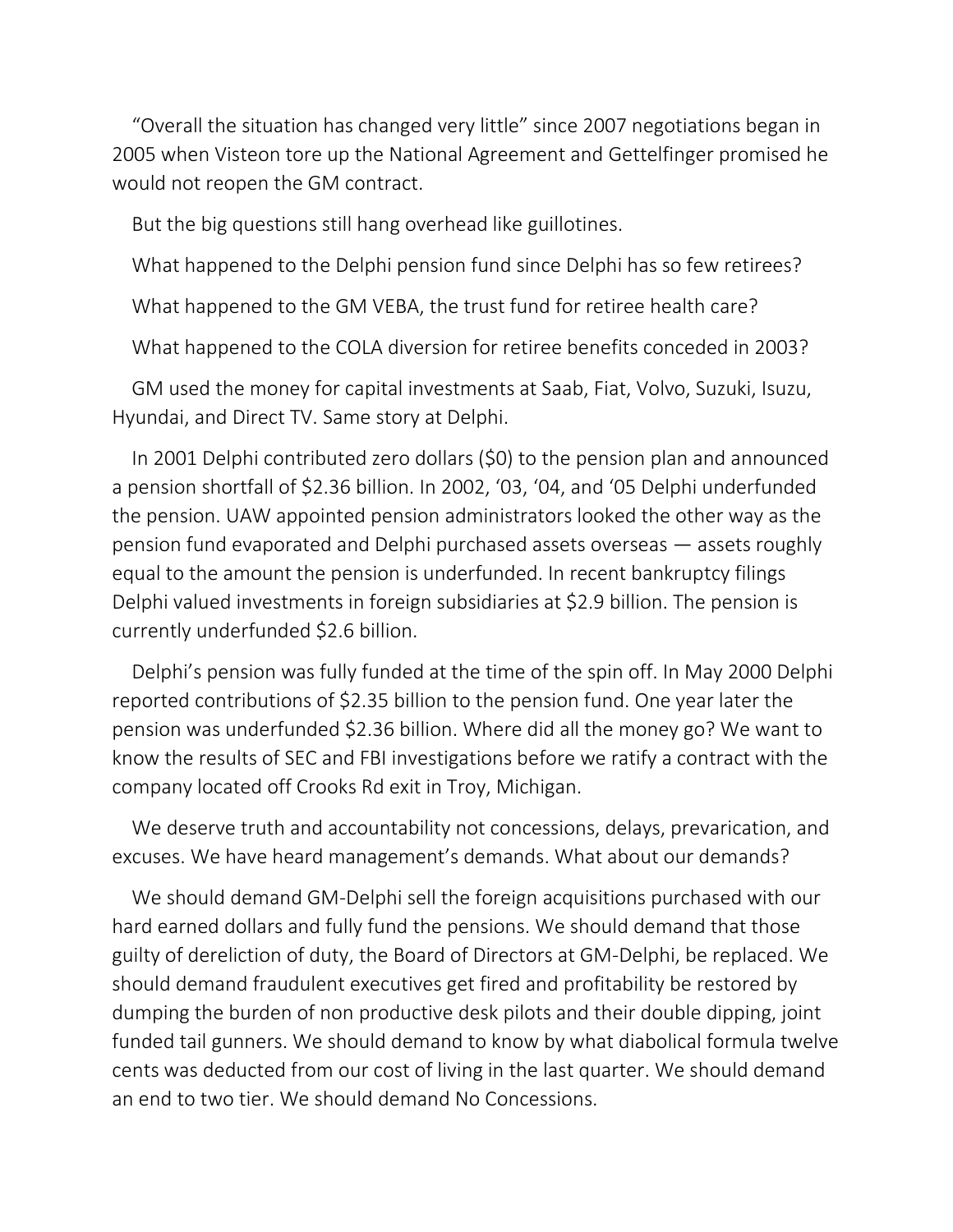We already made concessions. The UAW surrendered thousands of jobs without a fight. We produce as much or more with half as many workers. The increased productivity is enormous. Concessions never saved a job or sold a vehicle. If GM was half as good at marketing as they are at downsizing, they wouldn't have to count the same dollar three times to balance the books.

"Overall the situation has changed very little since our last meeting." Press one for more options. (1) "Nothing could be further from the truth."

Delphi is leading the Concession Train and every swinging turkey neck is jumping on board. Concessions aren't the solution and the C-Train won't stop at Delphi. Delphi is just the beginning.

2007 negotiations are advancing full speed ahead. Gettelfinger is longing to announce an historic first: the whole shebang, each Big 3 contract, plus Delphi and Visteon, completed before the Bargaining Convention. Retirees and new hires were disenfranchised when the Concession Caucus negotiated two tier and takeaways from retirees without a vote from affected parties (the two tier supplement wasn't ratified). The C.C.'s ultimate goal is non expiring Living Agreements that won't require any involvement from the rank & file at all.

"Overall the situation has changed very little since our last meeting." Press two for more options. (2) "The parties are not close to working out such an agreement."

The UAW has been bargaining for nine months yet we are deeper in the dark than a blind miner in an abandoned shaft. The Concession Train would have come and gone long ago if it wasn't for the rank & file resistance mounted without direction or support of union officials. The only light at the end of this tunnel is the steadfast resistance of workers on the shop floor and retirees circling like hawks on the internet.

The rank & file are up in arms over concessions but union officials are backing down and crouching behind timid statements like, "We can't take an adversarial position with management."

What other position is there? I'd answer my own question but I'd have to pull a Lenny Bruce and I don't feel like getting arrested for obscenity.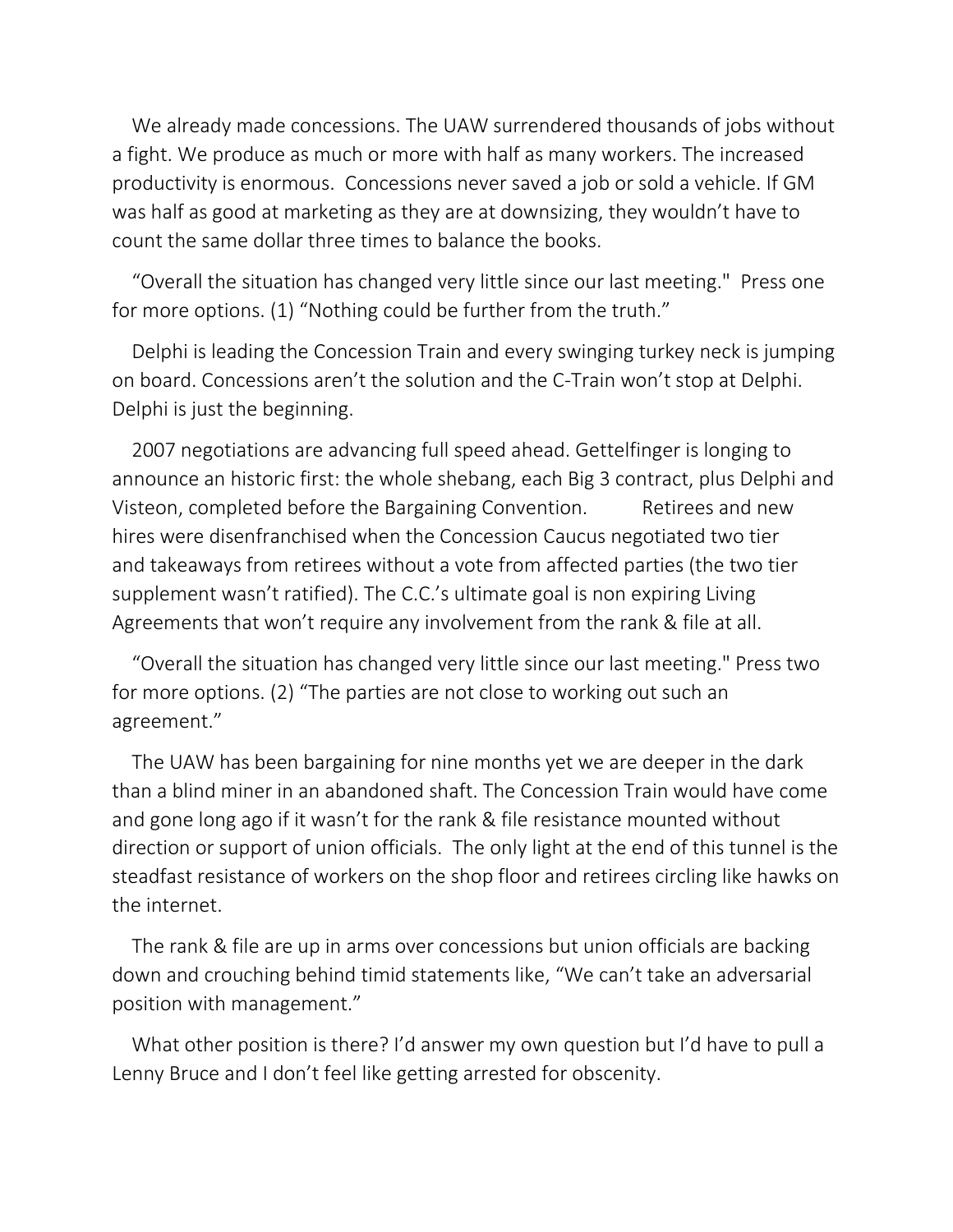Miller hit us in the teeth and he intends to finish us off before the final round. Adversity is not a choice when you're under attack, it's an ultimatum. Fight back or lose everything you ever worked for.

"Overall the situation has changed very little since our last meeting." Press three for more options. (3) "There are many, many, significant issues yet to be resolved." There certainly are.

Miller intends to close or sell a dozen plants. We saw what the Concession Caucus pulled at Visteon — the patsy defense. Don't hurt me and I will be your turncoat, your trained table rat eating scraps off the floor.

Gettelfinger views the Ford-Visteon MOA as a model for GM-Delphi. The Visteon Memorandum of Agreement is seven pages long including one attachment. The MOA is open ended. It's not what's in the contract, it's what's not in the contract that is most important — solidarity.

Visteon members "agree to cooperate with respect to the negotiation and implementation of Local Competitive Operating Agreements" (whipsaw). If the two Visteon plants returned to Ford do not ratify a competitive agreement they "shall be transferred to the LLC" and sold or closed (threats). A joint "Oversight Committee" will strong arm any Local that is not cooperative (more threats). All new hires will fall under the two tier supplement which means the door is cracked open for two tier at Ford (more concessions).

Gettelfinger may view this arrangement in a positive light, but unlike Visteon, Delphi employees are not GM chattel "for life." If he thinks we will be strong armed into "competitive" virtually yellow dog contracts, he better come prepared for battle.

It is economically impractical for us to accept any contract that divides the union. Two tiers is too many. Concessions for low seniority members is worse than a feckless strategy, it's sabotage. Any effort to divide us should be rejected out right. There is nothing more pragmatic in collective bargaining than the ideal of solidarity. If we sell ourselves short with buy outs, buy downs, or buy offs, the debt will come due with a vengeance. There is no acceptable concession for extortion, fraud, and racketeering.